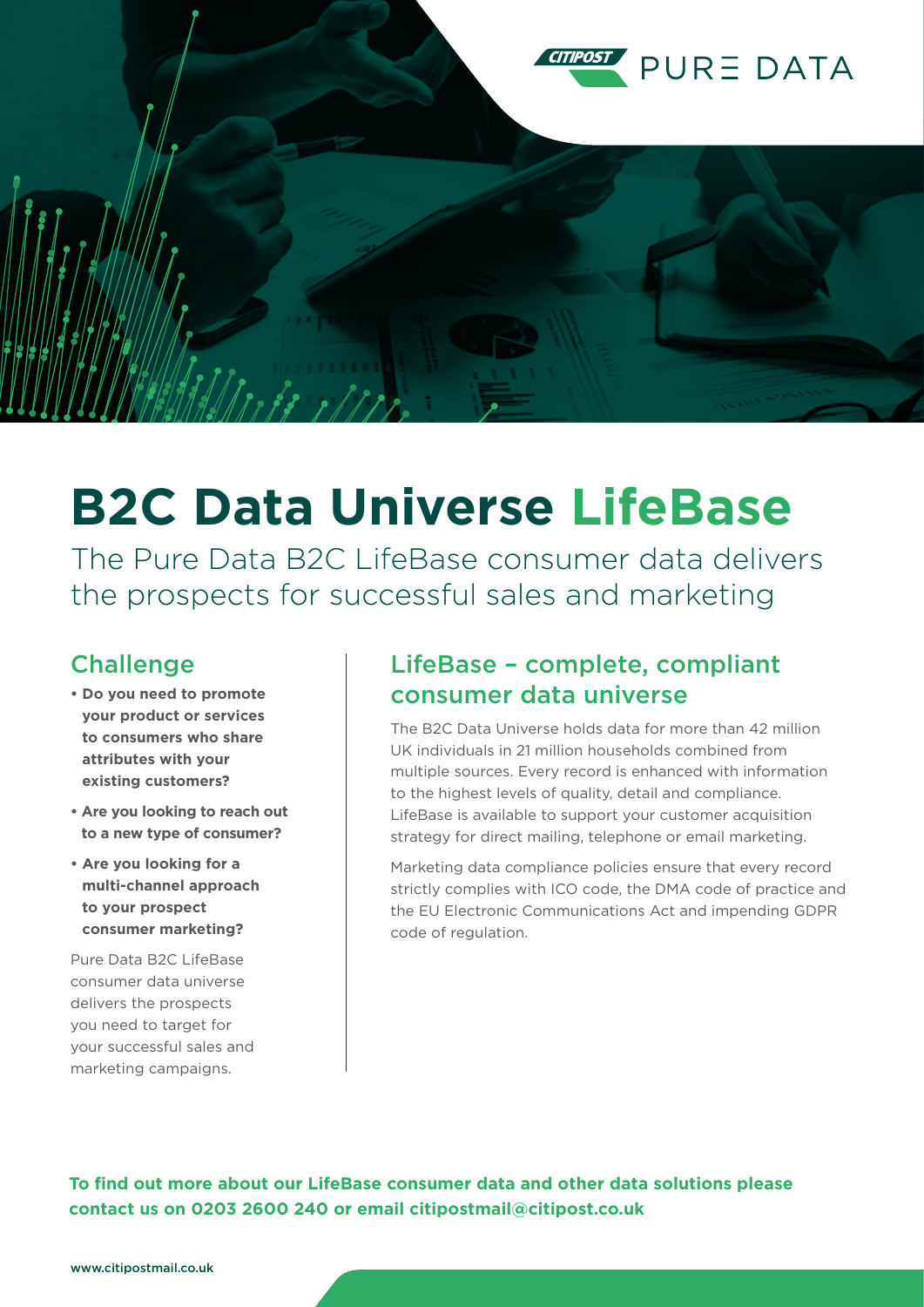



42m Individuals

8.5m

Landlines

11m



Mobiles 12m



21m Households

Emails

#### Gender % Split



Female 53%

#### Age Band

| $18 - 24$ | 8%  |
|-----------|-----|
| $25 - 34$ | 20% |
| $35 - 44$ | 18% |
| 45-54     | 22% |
| $55+$     | 32% |

You can be confident that any data you acquire from us is the most compliant available in the UK today and carries our quality guarantees. Cleaned and maintained on a regular basis by our in house data experts, we ensure that your exact data requirements are met. However difficult, different or complex they are, we are here to help you get exactly the data you need.

### Delivery options

**Our flexible delivery options allow for our clients to have access to the most up to date, compliant data in the way that suits you. We aim to give you a quote for your data within an hour during business hours and once an order is placed will ensure the fastest delivery times.**



**Ad Hoc Delivery** – Data experts provide you with full support to understand and deliver your customer data solutions requirements on an on demand basis.



**Hosted Services** – Data experts deliver a fully managed and compliant database hosting service for you so you don't have to worry about your customer data or campaign fulfilment, we do all that for you. You get online access to the clean, verified, enhanced data pool that you need to meet your sales and marketing requirements.

**Contracted Data Feeds** – we supply your sales, marketing, data quality and insight data needs on a reliable contracted basis, whether this be daily, weekly, monthly, quarterly or whatever timescale makes sense to your business.

**Data as a Service (DaaS)** – take advantage of our data solutions on a self-serve basis via an API or online enabling you to manage your own customer data with the benefit of our leading edge solutions.

#### Volumes

We offer over 350 lifestyle, demographic and transactional selections and qualifiers so that you get the data you need.

## About Pure Data

We are passionate about data! With a combined data expertise of more than 150 years we have a culture that encourages us to think outside the box and deliver creative, compliant marketing data solutions that really make a difference. Our vision is simple... to be the most trusted source of compliant innovative data solutions.

**To find out more about our LifeBase consumer data and other data solutions please contact us on 0203 2600 240 or email citipostmail@citipost.co.uk**